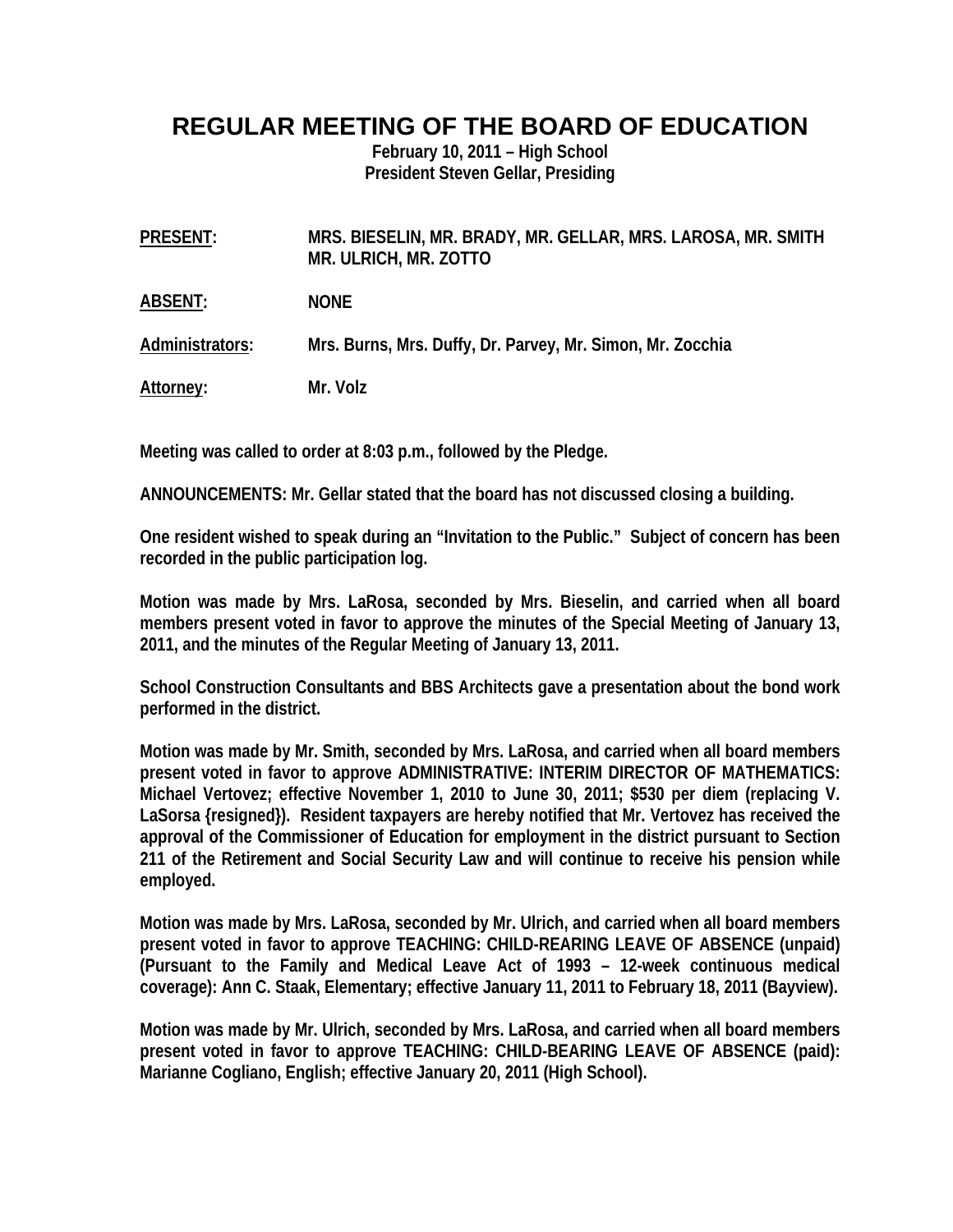**Page 2 Regular Meeting February 10, 2011** 

**Motion was made by Mr. Brady, seconded by Mrs. Bieselin, and carried when all board members present voted in favor to approve TEACHING: CHILD-REARING LEAVE OF ABSENCE (unpaid): Christina Labbate-Mandra, Psychologist; effective January 31, 2011 to June 30, 2011 (Westbrook).** 

**Motion was made by Mr. Zotto, seconded by Mrs. LaRosa, and carried when all board members present voted in favor to approve TEACHING: REGULAR SUBSTITUTE: Jennifer Moore, Counseling; effective September 1, 2010 to March 17, 2011 (High School; Step 14; replacing V. Mullins {child-bearing, FMLA}).** 

**Motion was made by Mrs. Bieselin, seconded by Mrs. LaRosa, and carried when all board members present voted in favor to approve TEACHING: REGULAR SUBSTITUTE: Michael Russo, Psychologist; effective September 14, 2010 to June 30, 2011 (Westbrook; Step 23; replacing C. Labbate-Mandra {child-bearing, FMLA, child-rearing}).** 

**Motion was made by Mr. Brady, seconded by Mr. Ulrich, and carried when all board members present voted in favor to approve TEACHING ASSISTANT: FAMILY AND MEDICAL LEAVE OF ABSENCE (unpaid) (Pursuant to the Family and Medical Leave Act of 1993 – 12-week continuous medical coverage): Susan Lombardi, Special Education; effective January 7, 2011 {Intermittent} (Beach).** 

**Motion was made by Mr. Zotto, seconded by Mrs. LaRosa, and carried when all board members present voted in favor to approve CLASSIFIED CIVIL SERVICE: FAMILY AND MEDICAL LEAVE OF ABSENCE (unpaid) (Pursuant to the Family and Medical Leave Act of 1993 – 12-week continuous medical coverage): Virginia McGrath, Head Cook; effective February 18, 2011 through May 27, 2011 (High School).** 

**Motion was made by Mr. Brady, seconded by Mrs. Bieselin, and carried when all board members present voted in favor to approve CLASSIFIED CIVIL SERVICE: SUBSTITUTE NURSE (\$100 per diem): Donna Hamilton, effective February 11, 2011; \*Bridget Laszlo, effective February 11, 2011.** 

**Motion was made by Mr. Ulrich, seconded by Mr. Brady, and carried when all board members present voted in favor to approve OTHER: 2010-2011 HIGH SCHOOL SPRING COACHES: BASEBALL: Shawn Rush, Varsity Coach; Anthony Yuli, Assistant Varsity Coach; Steve Mileti, J.V. Coach; Kevin Osburn, J.V.2 Coach. SOFTBALL: Michelle Jantzen, Varsity Coach; Beth Crimi, Assistant Varsity Coach; Colleen Reilly, J.V. Coach; Richard Zeitler, J.V.2 Coach. BOYS TRACK: Jeremy Robertson, Varsity Coach; John Lavery, Assistant Varsity Coach. GIRLS TRACK: Nick Grieco, Varsity Coach; Chris Kaigh, Assistant Varsity Coach. BOYS LACROSSE: Scott Craig, Varsity Coach; William Turri, Assistant Varsity Coach; Jon Reese, Varsity Volunteer Coach; Peter Murray, Varsity Volunteer Coach; Eric Rao, J.V. Coach; Mike Hazelton, Assistant J.V. Coach; Mike Ferrugiari, J.V.2 Coach; Joseph McErlean, Assistant J.V.2 Coach. GIRLS** 

**\*conditional pending fingerprint clearance**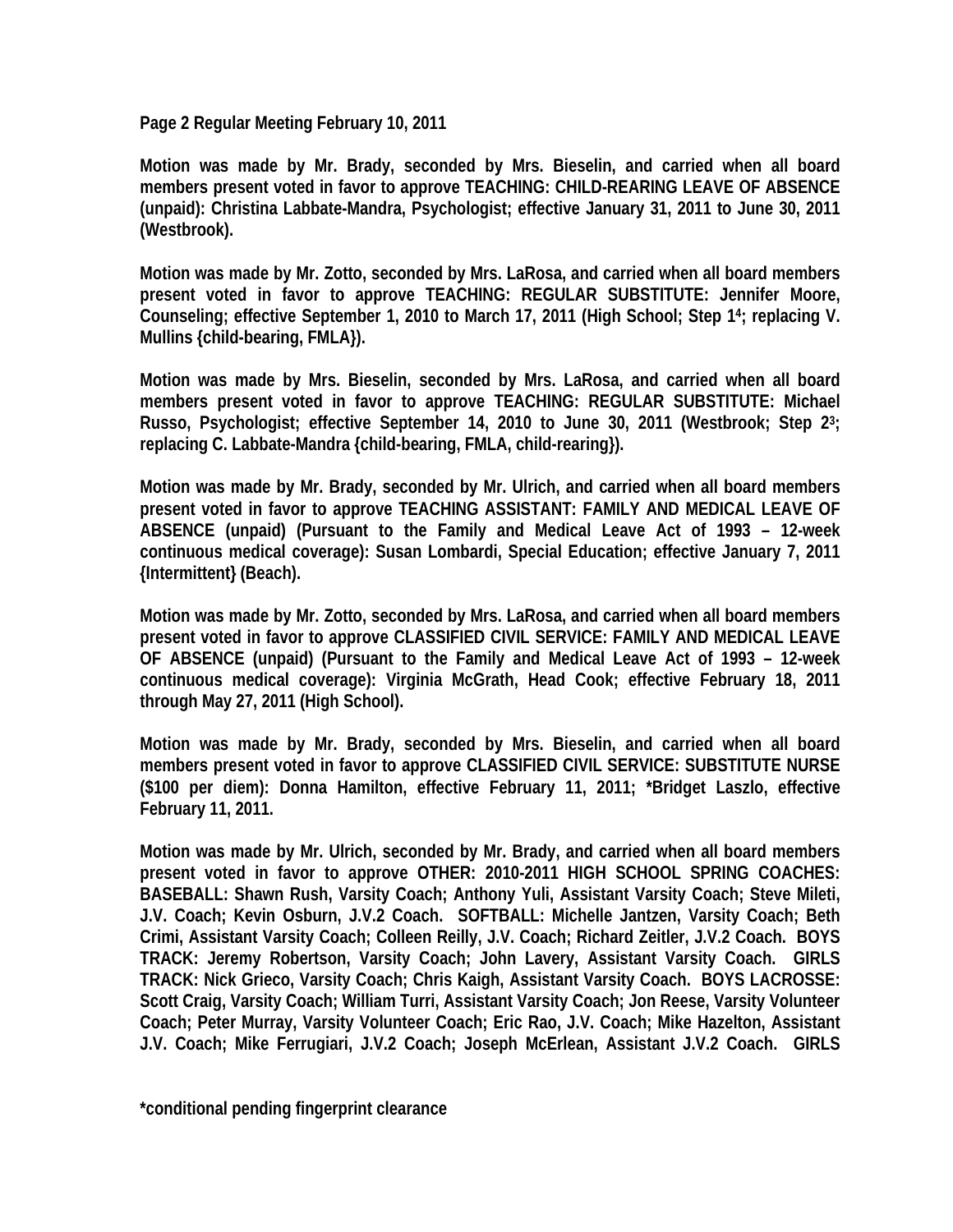**Page 3 Regular Meeting February 10, 2011** 

**LACROSSE: Joseph Nicolosi, Varsity Coach; Tom Powers, Assistant Varsity Coach; Michelle Studley-Broderick, J.V. Coach; Cathy Lang, Assistant J.V. Coach. BOYS TENNIS: George Botsch, Varsity Coach; Norman Wingert, J.V. Coach. GIRLS GOLF: Thomas Loudon.** 

**Motion was made by Mr. Ulrich, seconded by Mr. Zotto, and carried when all board members present voted in favor to approve OTHER: 2011 SPRING MIDDLE SCHOOL COACHES: BASEBALL: Brian Dieumegard, 7-8 Udall Coach; Mike LaCova, 7-8 Beach Coach. SOFTBALL: Shanan Mauro, 7-8 Udall Coach; Richard Santeramo, 7-8 Beach Coach. BOYS TRACK: James Wood, 7-8 Udall Coach; Tara Probert, 7-8 Beach Coach. GIRLS TRACK: Beth Sherwood, 7-8 Udall Coach; Tara Peterson, 7-8 Beach Coach. BOYS LACROSSE: Dan Sparby, 7-8 Udall Coach; Bill Sasso, Assistant Udall Coach; Chris Scharf, 7-8 Beach Coach; Greg Schmalenberger, Assistant Beach Coach. GIRLS LACROSSE: Debra Mock-Dorfman, 7-8 Udall Coach; Richard Nicolosi, Assistant Udall Coach; Chelsea Reimer, 7-8 Beach Coach; Thomas Gargiulo, Assistant Beach Coach. BOYS & GIRLS SWIMMING: Noreen Matthews, 7-8 Udall/Beach Boys & Girls Coach; KristiLee Schubert-Hender, Assistant Udall/Beach Boys & Girls Coach; Kerri Whalen, Volunteer Coach. BOYS TENNIS: Greg Iorio, 7-8 Udall/Beach Coach.** 

**Motion was made by Mrs. Bieselin, seconded by Mr. Smith, and carried when all board members present voted in favor to approve OTHER: AUDITORIUM TECHNICIAN 2010-2011 SCHOOL YEAR (School functions - \$75 per event; Rental functions - \$50 per hour): UDALL ROAD MIDDLE SCHOOL: Shanan Mauro.** 

**Motion was made by Mr. Zotto, seconded by Mrs. LaRosa, and carried when all board members present voted in favor to approve OTHER: ADVISORS/CLUBS 2010 – 2011 SCHOOL YEAR: HIGH SCHOOL: \*Gregory Baranec, Robotics Advisor (replacing R. Matthews {approved at November 23, 2010 meeting}).** 

**Motion was made by Mr. Brady, seconded by Mrs. LaRosa, and carried when all board members present voted in favor to approve OTHER: SUBSTITUTE TEACHING ASSISTANT (\$85 per diem): Mary Alotta, effective January 28, 2011.** 

**Motion was made by Mr. Ulrich, seconded by Mrs. LaRosa, and carried when all board members present voted in favor to approve OTHER: SUBSTITUTE TEACHER (\$100 per diem): \*Andrew DeRuvo, effective January 28, 2011; Michael Distefano, effective February 11, 2011; \*Nora Donnelly, effective January 28, 2011; \*Dana Esposito, effective January 28, 2011; Leah Herbert, effective February 11, 2011; \*Shari Machtinger, effective January 28, 2011; Kristen Nasta, effective February 11, 2011; Michelle Porcelli, effective February 8, 2011; Meghan Regan, effective January 28, 2011; Kevin Rosenberg, effective February 11, 2011; \*Michael Sandora, effective February 11, 2011; Brianne Zinser, effective February 11, 2011.** 

**CURRICULUM UPDATE: Mrs. Burns discussed the Regents exams that were given in January. Dr. Parvey discussed elementary RTI team training, professional development, and the second elementary forum.** 

**\*conditional pending fingerprint clearance**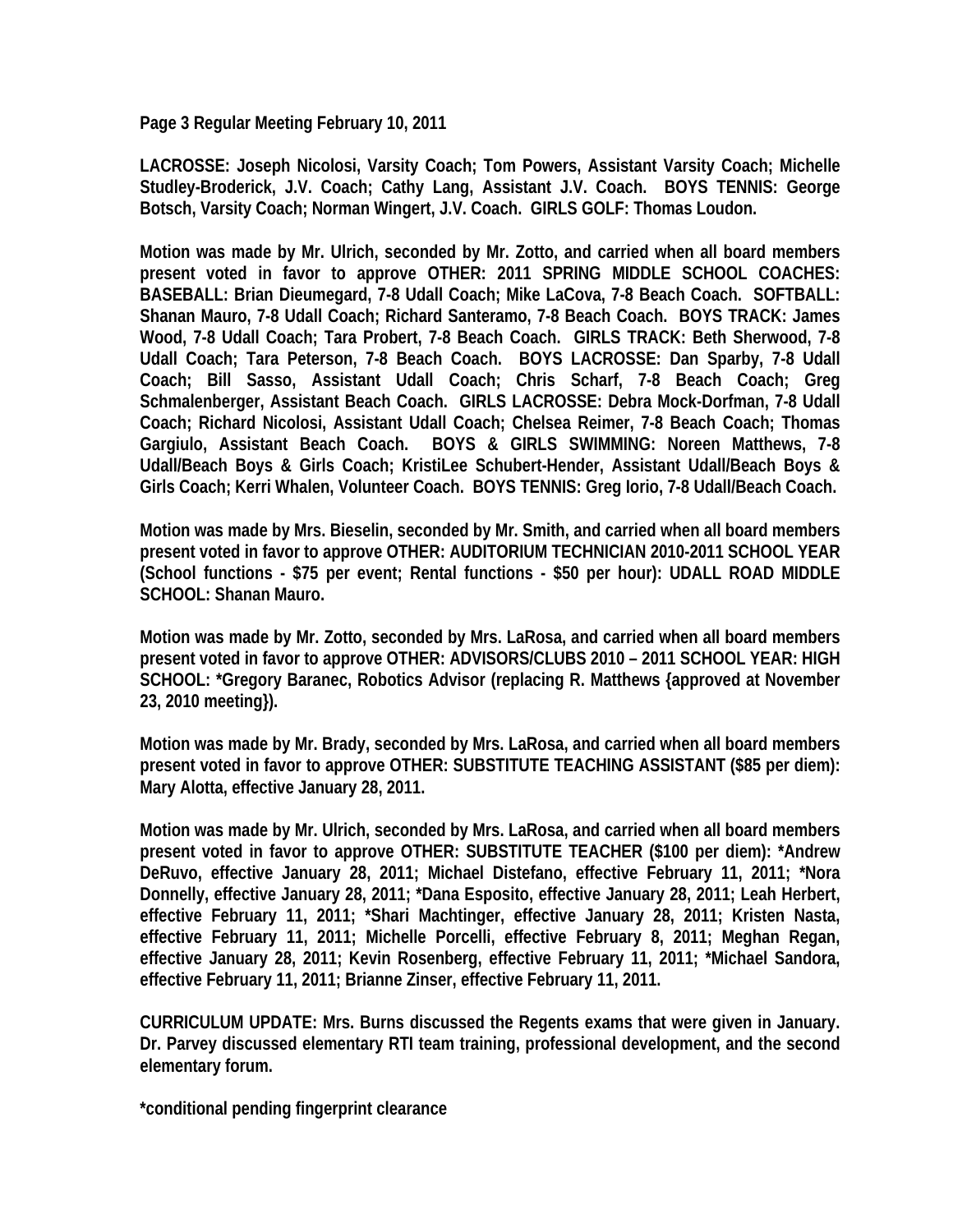**Page 4 Regular Meeting February 10, 2011** 

**REPORT OF BOARD COMMITTEES: Mr. Ulrich reported on the Finance Committee meeting of 2/8/11. Mrs. Bieselin reported on the Public Relations Committee meeting of 2/10/11. Mr. Brady reported on the Buildings and Grounds Committee meeting of 2/1/11. Mrs. LaRosa reported on the Education Committee meeting of 2/10/11. Mrs. LaRosa reported on the Committee on Special Education/Preschool Special Education meeting of 2/10/11 and recommendations re: classification/placement/I.E.P. modifications of students as delineated. Mrs. Bieselin reported on the Health and Wellness COMPASS Alliance meeting of 2/7/11. The Legislative Action Committee did not meet; however, Mr. Gellar briefly discussed state aid concerns. Mr. Ulrich reported on the Bond Advisory Committee meeting of 2/8/11. Mr. Simon reported on the Bullying Awareness Committee meeting of 2/8/11.** 

**The following committees did not meet: Policy Committee, School Board/Student Liaison Committee, Audit Committee, and Legislative Action Committee.** 

**The Treasurer's Report for December 2010 was presented. Beginning balance as of November 30, 2010 – \$19,727,550.42; ending balance as of December 31, 2010 – \$9,760,460.06.** 

**Motion was made by Mr. Smith, seconded by Mrs. LaRosa, and carried when all board members present voted in favor to approve the following budget transfers, as recommended by the Finance Committee: General Fund Tran # 2869 – 2873; Capital Fund Tran # 2870 – 2871.** 

**Motion was made by Mr. Smith, seconded by Mr. Brady, and carried when all board members present voted in favor to approve the following donations, with thanks: Vocal Motion Parent Group to Vocal Motion for \$1,550.00; Vocal Motion Parent Group to Vocal Motion for \$7,864.12; Vocal Motion Parent Group to WI Music Program for \$2,275.00.** 

**Motion was made by Mr. Brady and seconded by Mr. Ulrich to approve donations. Mrs. LaRosa asked how the donations from Box Tops are used. After a brief discussion, motion carried when all board members present voted in favor to approve the following donations, with thanks: Box Tops for Education to Beach Street MS for \$790.60; Infinite Campus, Inc. to High School Computer Server for \$1,000.00.** 

**Motion was made by Mr. Ulrich, seconded by Mr. Smith, and carried when all board members present voted in favor to approve the following bids: Dairy – awarded to Driscoll Foods for \$1,295.92, H. Schrier & Co. for \$423.85, Mivila Foods for \$1,154.56, Savory Foods for \$28.90, T.A. Morris & Sons for \$1,455.50; Meat – awarded to Driscoll Foods for \$1,368.00, Flynn's Provisions for \$290.30, H. Schrier & Co. for \$60.60, Mivila Foods for \$890.50, TA Morris for \$2,384.00.** 

**Motion was made by Mr. Zotto, seconded by Mrs. LaRosa, and carried when all board members present voted in favor to approve the following Special Education contracts for 2011: The New England Center for Children, South Huntington UFSD.**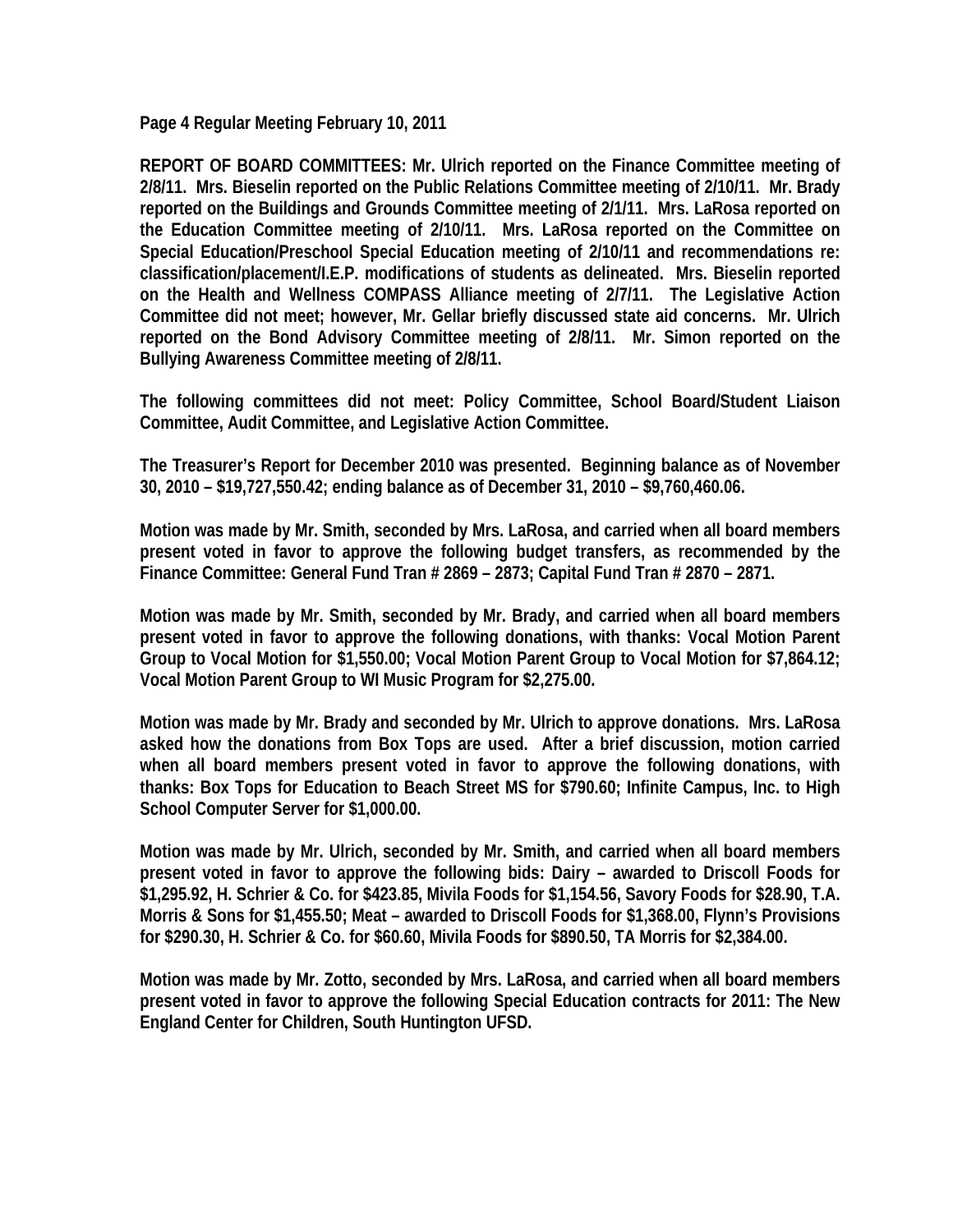**Page 5 Regular Meeting February 10, 2011** 

**Motion was made by Mr. Ulrich, seconded by Mrs. LaRosa, and carried when all board members present voted in favor to approve the following health service contracts with West Islip UFSD: Bay Shore UFSD (St. Peter's by the Sea and St. Patrick's School) 20 students @ \$695.47 = \$13,909.40; Jericho UFSD (Long Island Lutheran) 1 student @ 931.65; East Islip UFSD (St. Mary's School) 4 students @ \$748.38 = \$2,993.52.** 

**PRESIDENT'S REPORT: Budget Worksession: Tuesday, March 1, 2011 – 8:00 p.m.** 

**The board held a discussion regarding website content.** 

**SUPERINTENDENT'S REPORT: Mr. Simon thanked the Buildings and Grounds staff for their work during the challenging conditions we've faced this winter.** 

**PAWS Dinner Dance: April 29, 2011** 

**Substance Abuse Awareness Week: February 27 – March 6, 2011** 

**Mr. Simon discussed the fiscal challenges that the district faces while preparing the 2011-2012 budget. Mr. Simon also discussed the formation of a district study group.** 

**Five residents wished to speak during an "Invitation to the Public." Subjects of concern have been recorded in the public participation log.** 

**Motion was made by Mrs. LaRosa, seconded by Mr. Brady, and carried when all board members present voted in favor to adjourn to Executive Session at 9:22 p.m. for the purpose of discussing personnel, negotiations, and/or litigation.** 

**Meeting reconvened at 9:59 p.m. on motion by Mr. Brady, seconded by Mrs. Bieselin, and carried when all board members present voted in favor.** 

**Meeting adjourned at 9:59 p.m. on motion by Mr. Brady, seconded by Mrs. Bieselin, and carried when all board members present voted in favor.** 

 **Respectfully submitted by** 

 **Nicole M. Schiano District Clerk** 

**All correspondence, reports, or related materials referred to in these minutes are on file in the District Office.**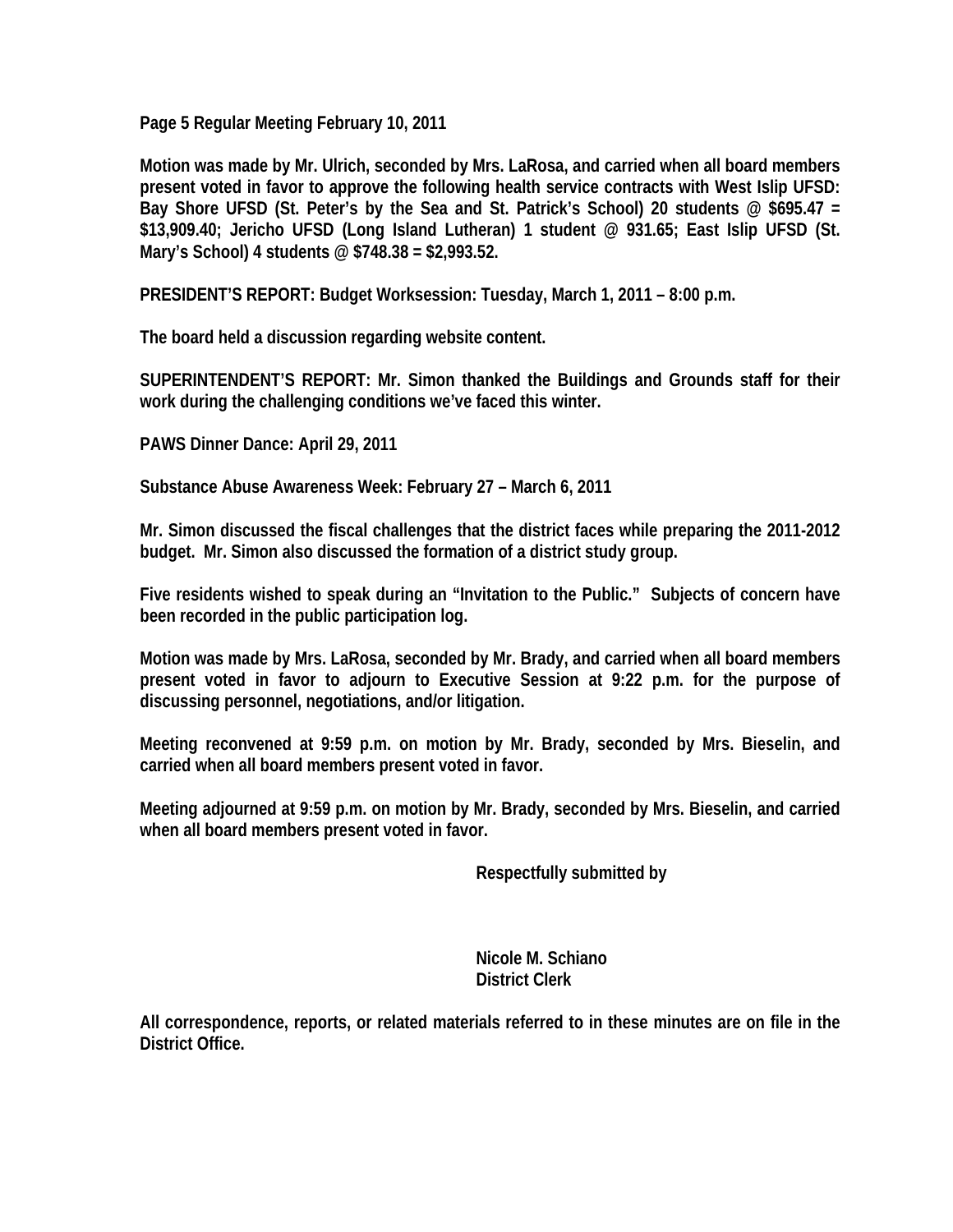## **PUBLIC PARTICIPATION LOG**

**Regular Meeting – February 10, 2011** 

**Robert Maresca: Discussed website content.** 

**Sharon Kerrigan: Discussed the need for a socialization class for children in the self-contained class at Kirdahy at Captree.** 

**Charlene DiCicco: Discussed the need for a socialization class for children in the self-contained class at Kirdahy at Captree.** 

**Robert Maresca: Discussed website content.** 

**Peter Quinn: Discussed administrative salaries and benefits.** 

**Doreen Hantzschel: Discussed the duties and responsibilities of administrators.**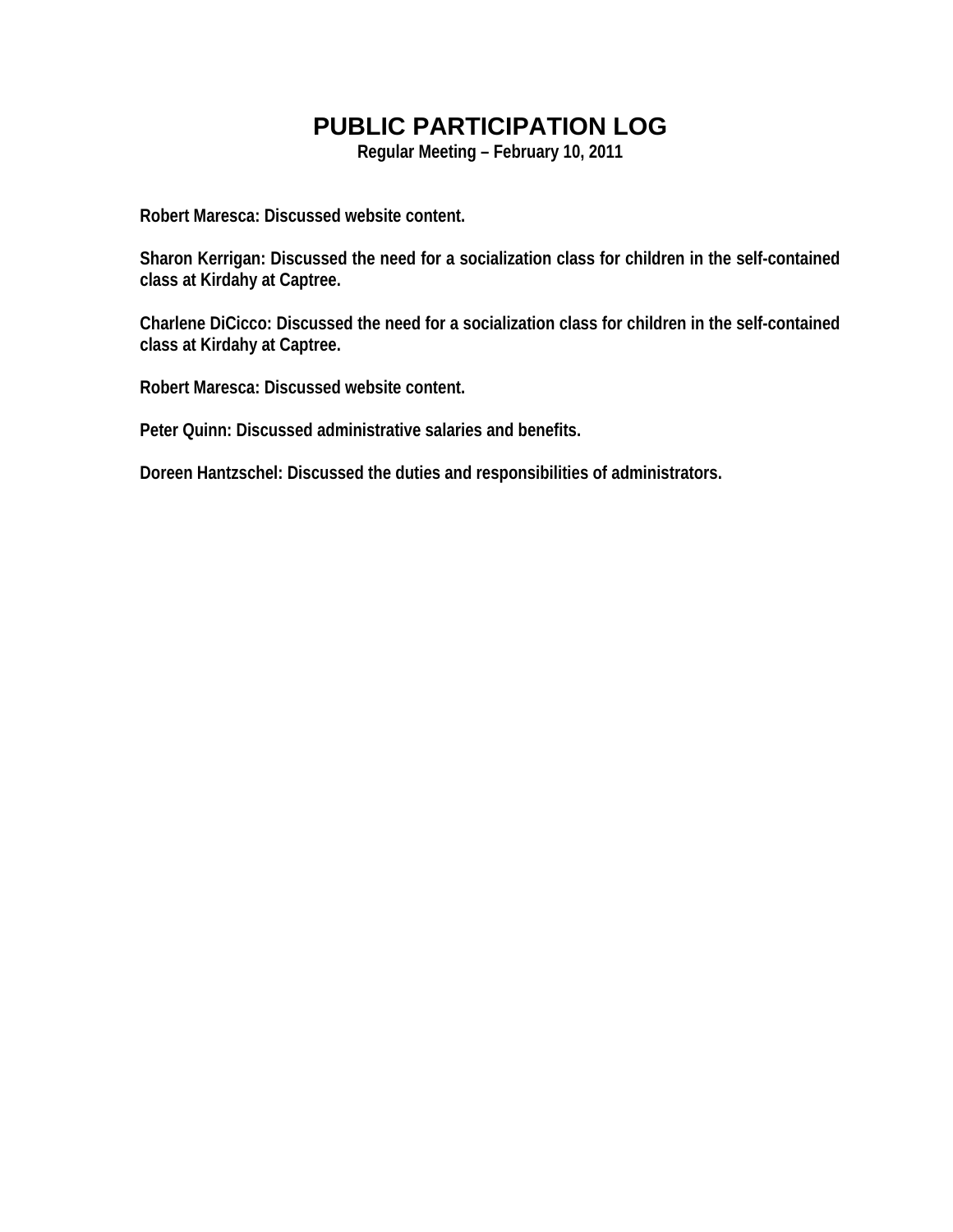## **SPECIAL MEETING OF THE BOARD OF EDUCATION**

**February 14, 2011 – District Office President Steven Gellar, Presiding** 

**PRESENT: MRS. BIESELIN, MR. BRADY, MR. GELLAR, MRS. LAROSA** 

**ABSENT: MR. SMITH, MR. ULRICH, MR. ZOTTO** 

**Administrators: Mr. Simon** 

**Meeting was called to order at 5:41 p.m., followed by the Pledge.** 

**Motion was made by Mrs. Bieselin, seconded by Mr. Brady, and carried when all board members present voted in favor to adopt a resolution casting a vote for Katherine J. Heinlein (Bayport-Blue Point UFSD) for the Board of Cooperative Educational Services.** 

**Meeting adjourned at 5:42 p.m. on motion by Mr. Brady, seconded by Mrs. Bieselin, and carried when all board members present voted in favor.** 

 **Respectfully submitted by** 

 **Nicole M. Schiano District Clerk** 

**All correspondence, reports, or related materials referred to in these minutes are on file in the District Office.**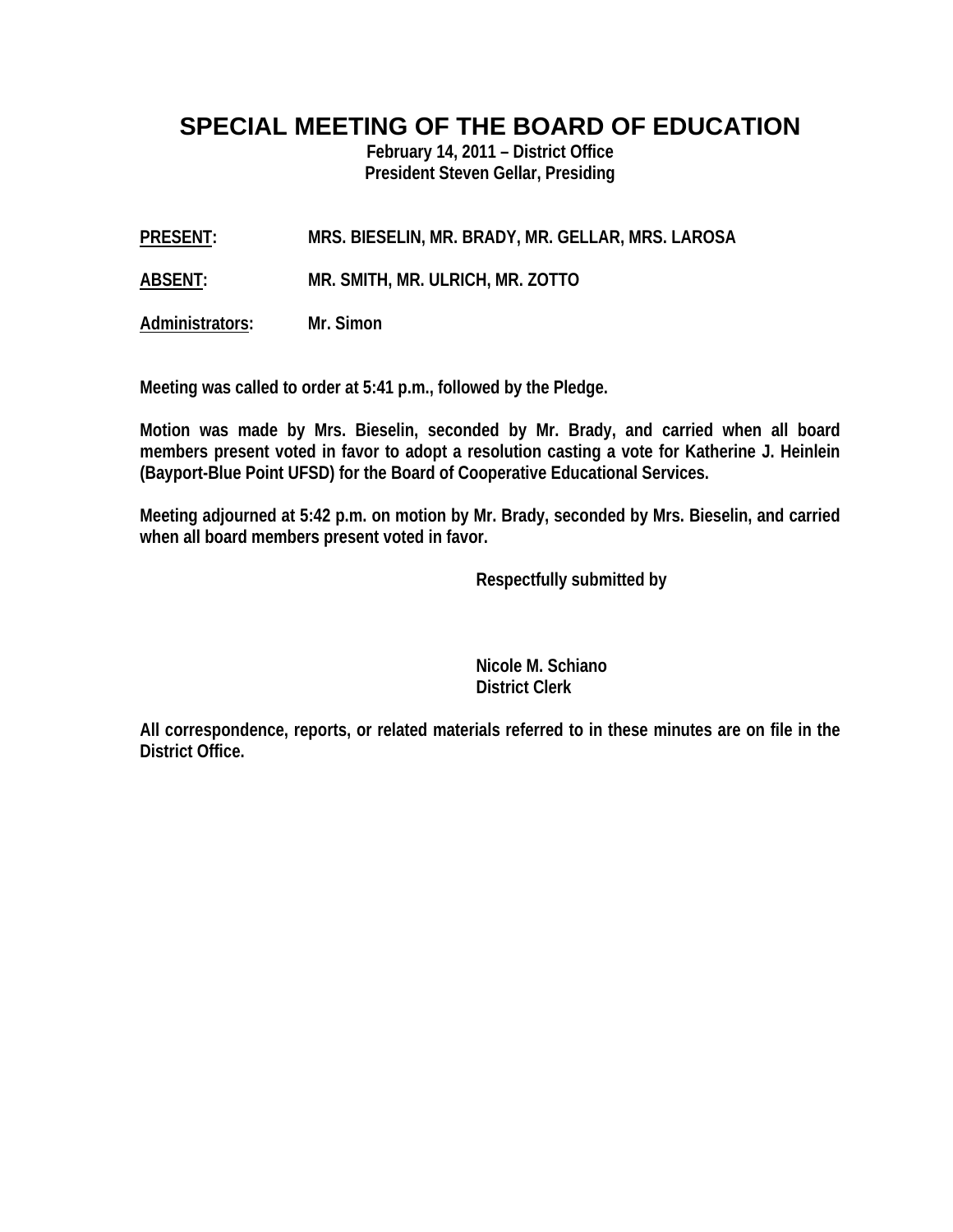## **PLANNING SESSION OF THE BOARD OF EDUCATION**

**February 28, 2011 – District Office President Steven Gellar, Presiding** 

**PRESENT: MRS. BIESELIN, MR. BRADY, MR. GELLAR, MRS. LAROSA, MR. SMITH, MR. ULRICH, MR. ZOTTO** 

**ABSENT: NONE** 

**Administrators: Mrs. Burns, Mrs. Duffy, Dr. Parvey, Mr. Simon, Mr. Zocchia** 

**Meeting was called to order at 7:30 p.m., followed by the Pledge.** 

**Cullen and Danowski, LLP, the internal auditors, presented an Initial Risk Assessment Report and a report on the Vocal Motion class account to the Audit Committee.** 

**Motion was made by Mrs. LaRosa, seconded by Mr. Ulrich, and carried when all board members present voted in favor to approve a resolution nominating the following candidates for a position on the Eastern Suffolk Board of Cooperative Educational Services of the First Supervisory District of Suffolk County: Susan Lipman (West Islip), Walter Denzler (Setauket), Anne Mackesey (Sag Harbor), William Miller (Coram), Katherine Heinlein (Bayport).** 

**Motion was made by Mrs. LaRosa, seconded by Mrs. Bieselin, and carried when all board members present voted in favor to approve the following curriculum development proposals for 2011-2012: Music Theory I and Music Theory II/AP, Earth Science Laboratory Manual, Spanish 1A/Spanish 1B, ESL 6-8, English 12R, Forensics II (Applied Forensics), Genetics (Science), Environmental Science – Long Island's Environment, American Sign Language 3 Regents Comprehensive Exam.** 

**Motion was made by Mr. Smith, seconded by Mrs. Bieselin, and carried when all board members present voted in favor to approve SEQRA Resolution regarding bathroom and locker room renovations and athletic storage shed installation.** 

**The following agenda items were discussed, with no objection: Incidental Advertisement – Scoreboards, Banners; Public Participation Log.** 

**Motion was made by Mr. Brady, seconded by Mr. Ulrich, and carried when all board members present voted in favor to adjourn to Executive Session at 8:50 p.m. for the purpose of discussing personnel, negotiations, and/or litigation.** 

**Motion was made by Mr. Smith, seconded by Mr. Brady, and carried when all board members present voted in favor to adjourn to Super Executive Session at 8:51 p.m.**